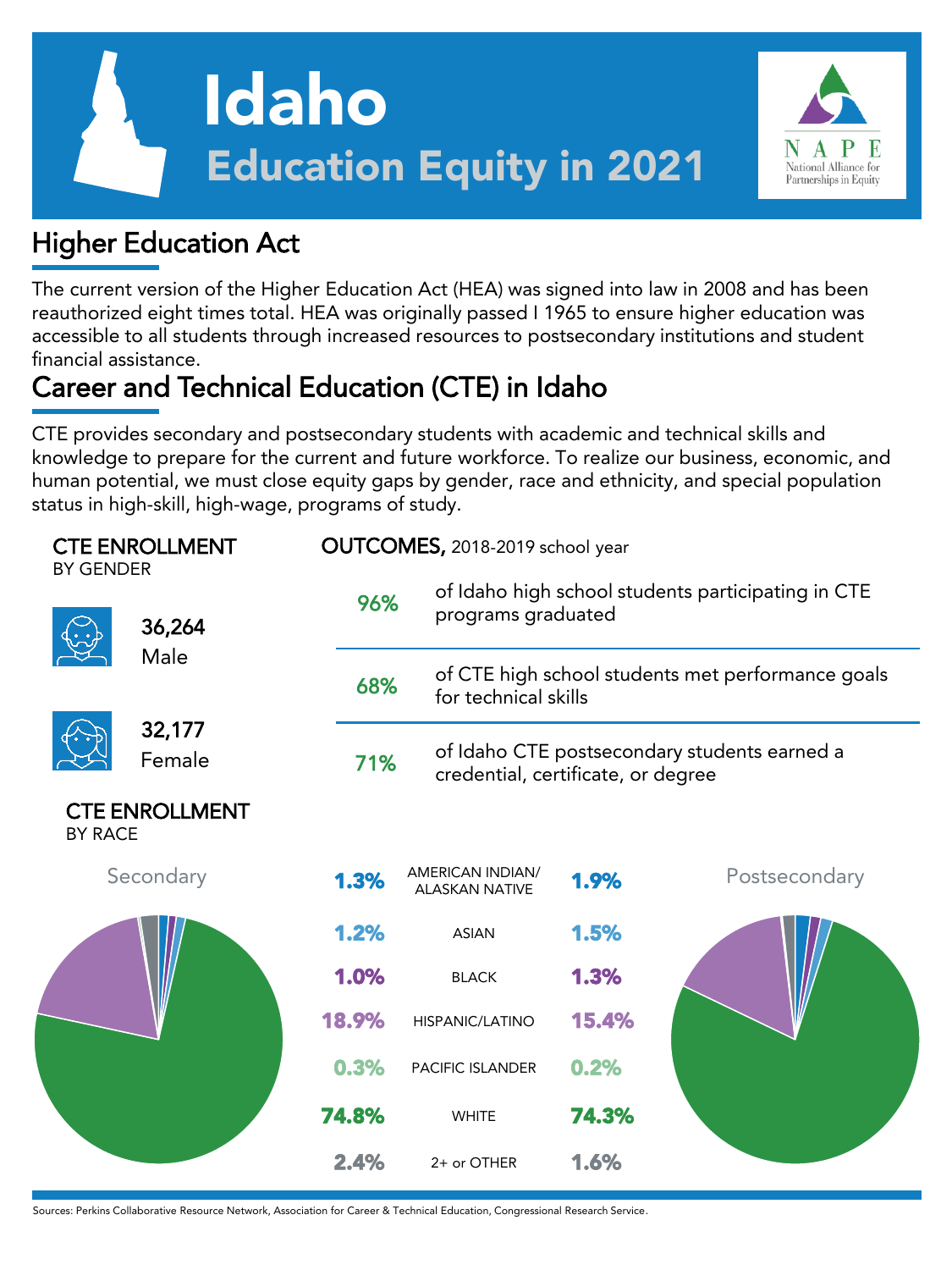## High-Skill, High-Wage, In-Demand: Middle Skill and STEM Jobs





### Minority Serving Institutions

Almost 700 institutions across the United States are Minority Serving Institutions (MSIs) and produced 28% of graduates in 2017. MSIs admit a larger proportion of minority and low-income students than non-MSIs. They propel their students from the bottom to the top of the income distribution at higher rates than do non-MSIs, showing that MSIs are a viable path to climb the economic ladder.

| United States |                                                                                   |
|---------------|-----------------------------------------------------------------------------------|
|               | Alaska Native and Native Hawaiian Serving Institutions (ANNH)                     |
|               | Asian American and Native American Pacific Island Serving Institutions (AANAPISI) |
|               | Hispanic Serving Institutions (HSI)                                               |
|               | Historically Black Colleges and Universities (HBCU)                               |
|               | Native American Indian Serving, Non-Tribal Institutions (NASNTI)                  |
|               | Predominantly Black Institutions (PBI)                                            |
|               | Tribal Colleges and Universities (TCU)                                            |

2021 MSI Breakdown, public 2-year, public 4-year, private 4-year

### Adult Learners

An individual employer, group of employers, labor organization, education institution, or an industry association can sponsor an apprenticeship program. These programs provide hands-on learning and technical instruction for apprentices, often adults seeking to upskill or re-skill into a different industry.

| <b>State Apprenticeship Information, May 2019</b> |  |  |  |
|---------------------------------------------------|--|--|--|
|---------------------------------------------------|--|--|--|

|          | Active Apprentices Active Programs |         |  |  |  |
|----------|------------------------------------|---------|--|--|--|
| National | 585,026                            | 238,549 |  |  |  |
| Idaho    | 2.411                              | 174     |  |  |  |

Sources: Bureau of Labor Statistics, Affordable Colleges Online, American Council on Education, Rutgers, United States Department of Labor.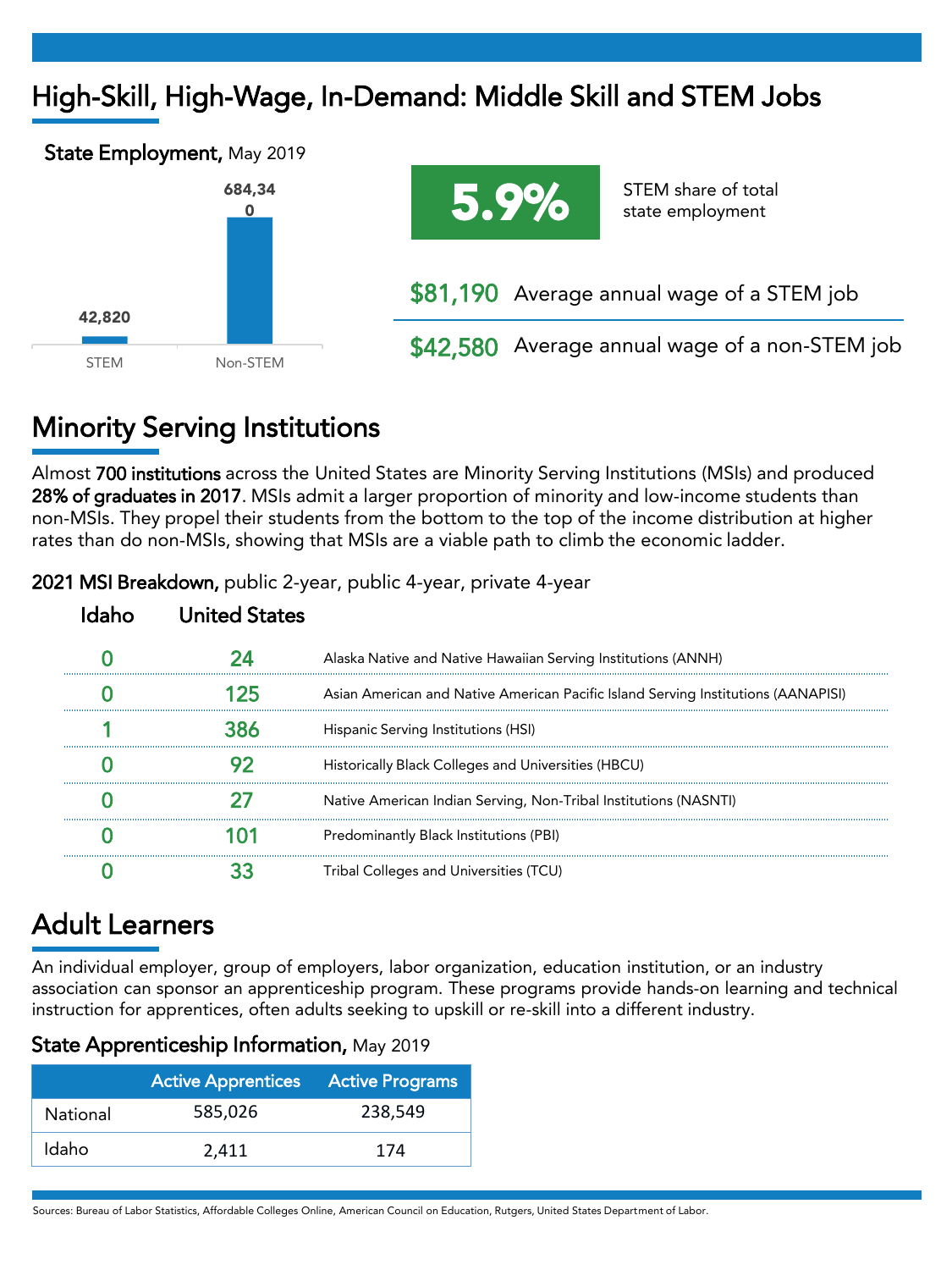

#### Workforce Innovation & Opportunity Act (WIOA)

The Workforce Investment Act (P.L. 105-220) was enacted in 1998 and was last reauthorized by the Workforce Innovation and Opportunity Act (WIOA) (P.L. 113-128) in 2014. WIOA is the primary federal legislation governing federal workforce development programs. It is designed to help job seekers access employment, education, training, and support services to succeed in the labor market and to match employers with the skilled workers they need to compete in the global economy.

| <b>United States</b>                        | $\circledS$   | Funding                           | \$1,003,773,359 902,656 | Participants*       | 516,060<br>Men      |              | 386,596<br>Women |  |
|---------------------------------------------|---------------|-----------------------------------|-------------------------|---------------------|---------------------|--------------|------------------|--|
| Idaho                                       |               | \$3,742,377<br>Funding            | 3,588                   | Participants*       | <b>2,158</b><br>Men |              | 2,643<br>Women   |  |
| <b>PARTICIPATION, by age</b>                |               |                                   |                         |                     |                     |              |                  |  |
|                                             | Under 16      | $16 - 18$                         | 19-24                   | 25-44               | 45-54               | 55-59        | $60+$            |  |
| National                                    | 15,698        | 257,973                           | 171,210                 | 221,206             | 105,234             | 49,885       | 51,656           |  |
| Idaho                                       | 148           | 1,442                             | 1,012                   | 2,002               | 862                 | 393          | 399              |  |
| <b>PARTICIPATION, by race and ethnicity</b> |               |                                   |                         |                     |                     |              |                  |  |
|                                             | <b>AI/ANI</b> | and the state of the state of the | interestent             | $1.12 - 1.22 - 1.4$ | <b>KILL/DI</b>      | $X \times B$ | <b>NALLE</b>     |  |

|          | <b>AI/AN</b> | Asian  | <b>Black</b> | Hispanic/<br>Latino | <b>NH/PI</b> | <b>White</b> | <b>More</b><br>than one |
|----------|--------------|--------|--------------|---------------------|--------------|--------------|-------------------------|
| National | 18,168       | 22.336 | 210.592      | 154.970             | 5,608        | 625.861      | 22,355                  |
| Idaho    | 218          | 83     | 117          | 565                 | 39           | 6.012        | 205                     |

\*Total participants may not be a sum of Men and Women due to self reporting

\*\*Secondary and Post-Secondary Enrollment data shown reflects data that met DOL and DOE reporting standards

Sources: Perkins Collaborative Resource Network, U.S. Department of Labor, U.S. Department of Education.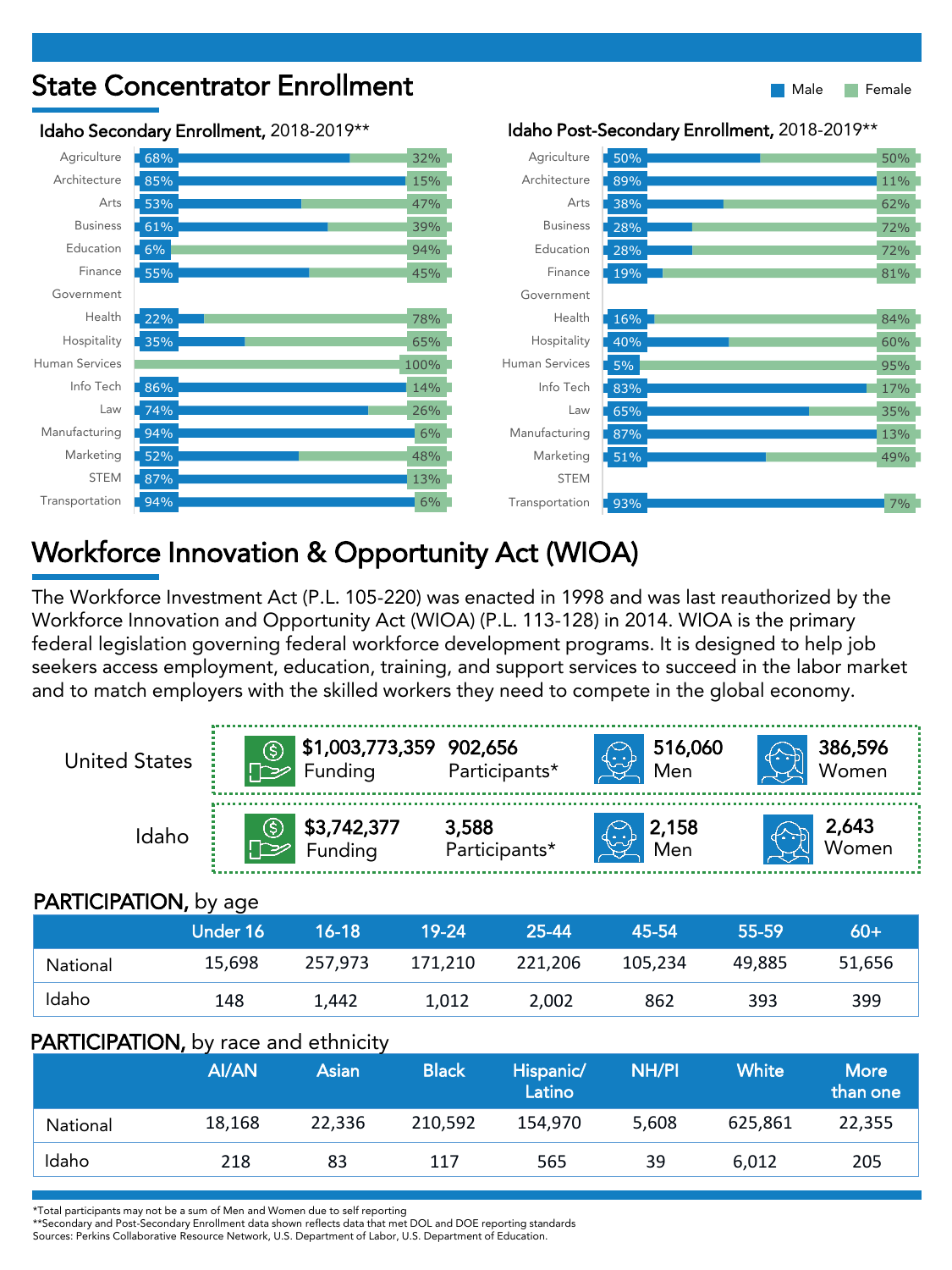#### Artificial Intelligence and the Workforce

The likeliness of workforce exposure to AI depends on gender, age, race and ethnicity. AI could affect work in virtually every occupational group. AI exposure is calculated by quantifying the overlap between the text of AI patents and the text of job descriptions, identifying occupations likely to be affected by AI specifically, as opposed to those affected more broadly by other automation technologies.



#### U.S. AI exposure by gender, age, and race and ethnicity, 2017



#### U.S. AI exposure by education level, 2017



#### Idaho Educational Attainment, 2019



Sources: The Brookings Institute, Census.gov.